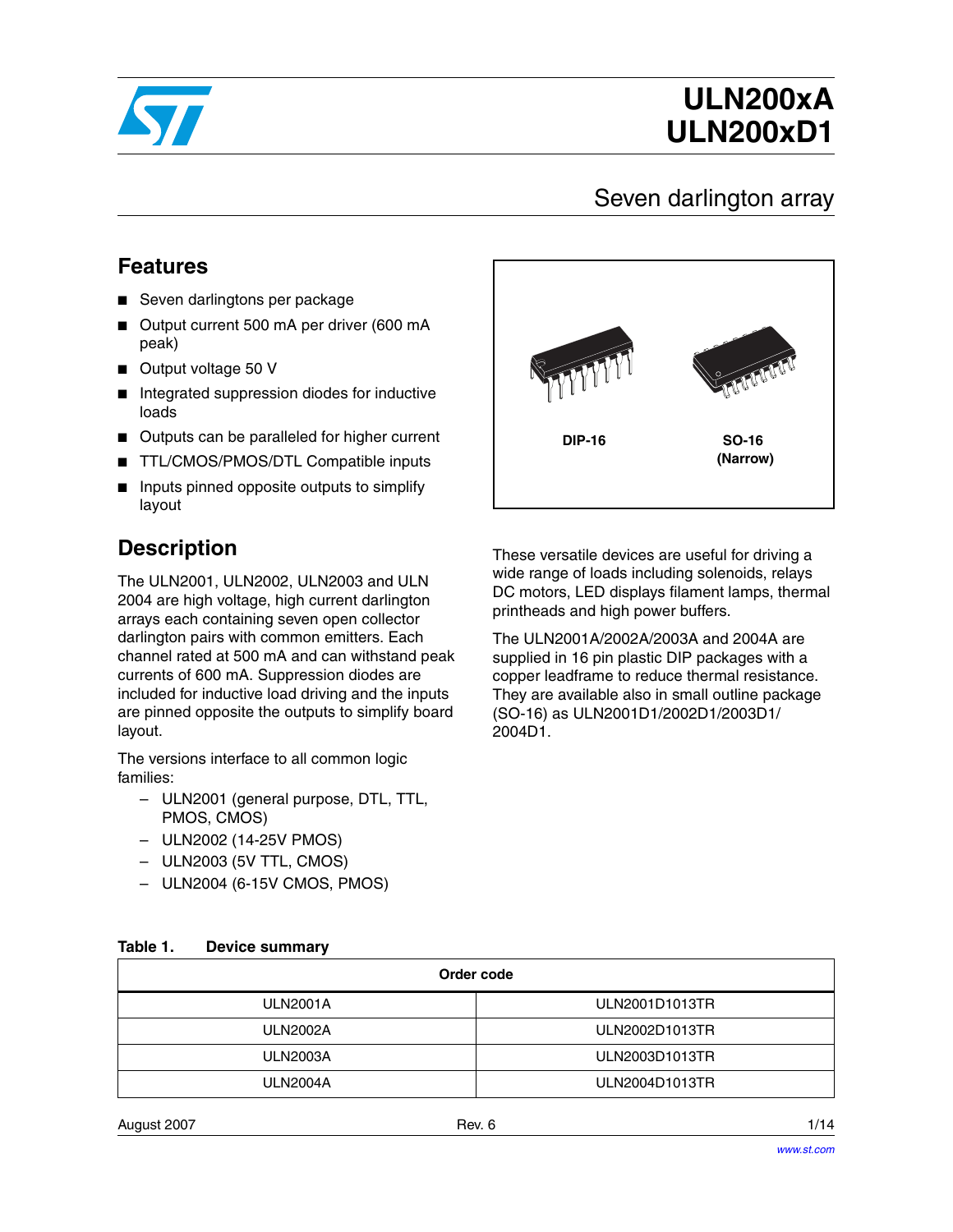## **[Contents](#page-2-0)**

| $\blacksquare$          |  |
|-------------------------|--|
| $\overline{2}$          |  |
| 3                       |  |
| $\overline{\mathbf{4}}$ |  |
| 5                       |  |
| $6\phantom{1}$          |  |
| $\overline{7}$          |  |
| 8                       |  |

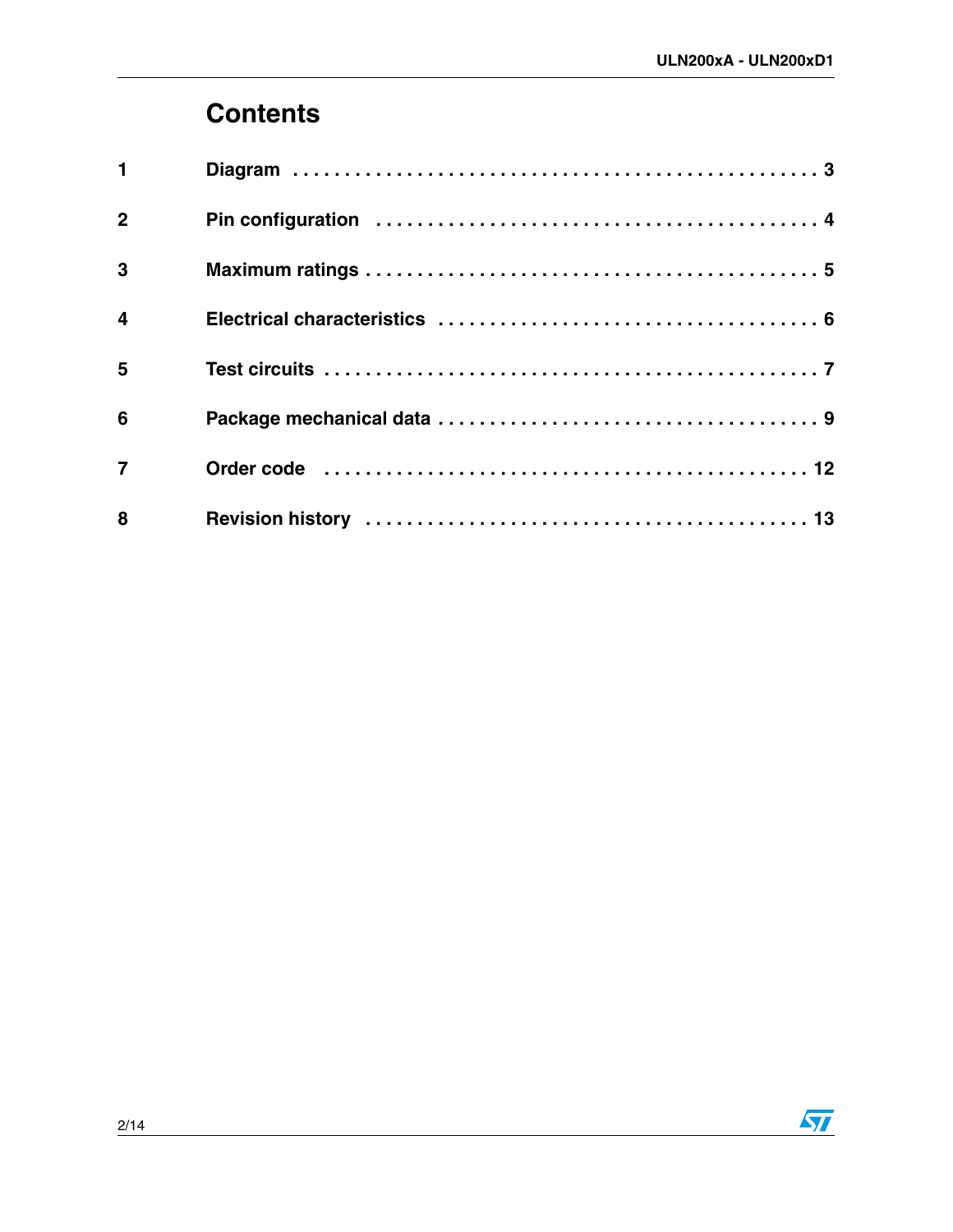### <span id="page-2-0"></span>**1 Diagram**

 $\sqrt{2}$ 



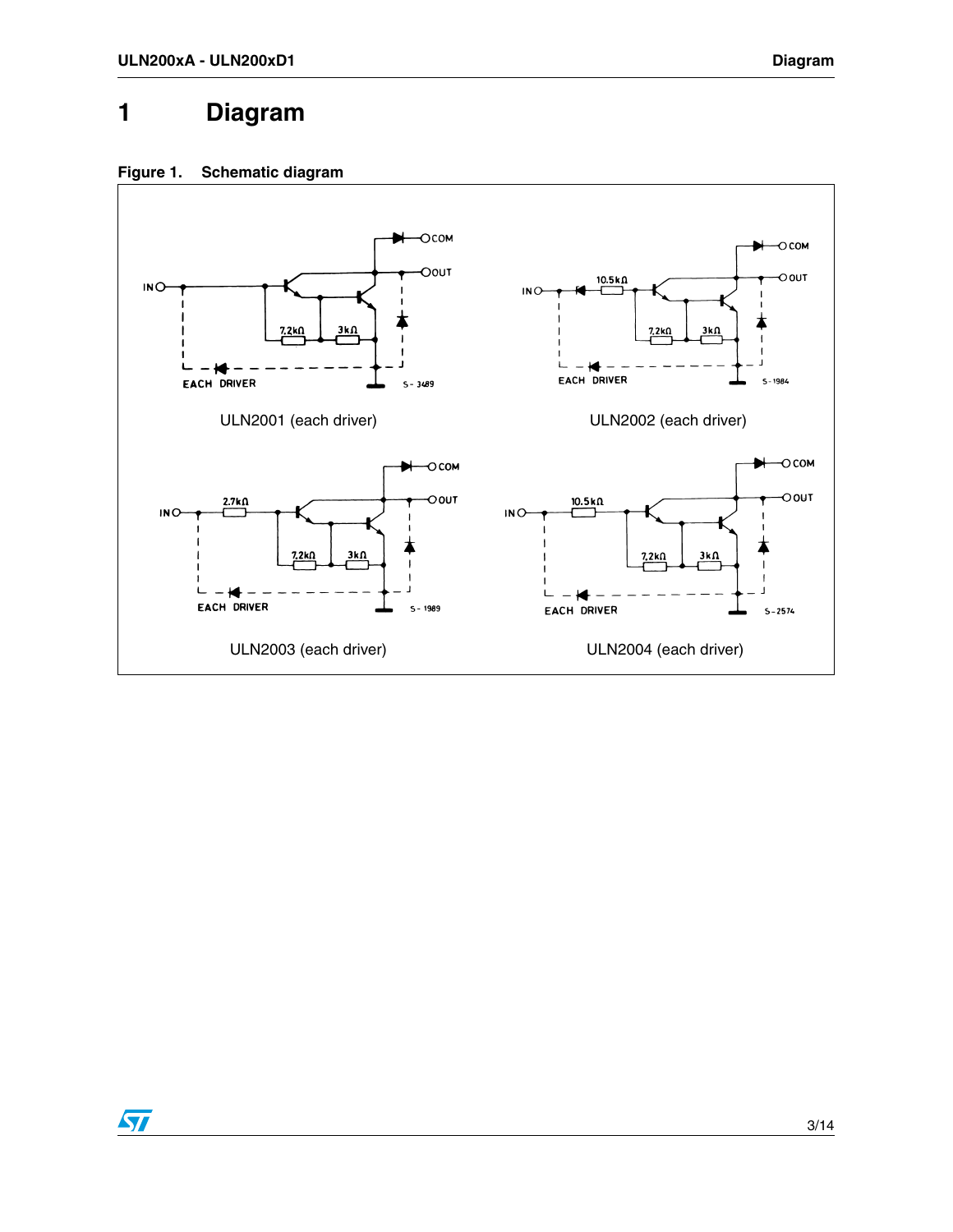## <span id="page-3-0"></span>**2 Pin configuration**



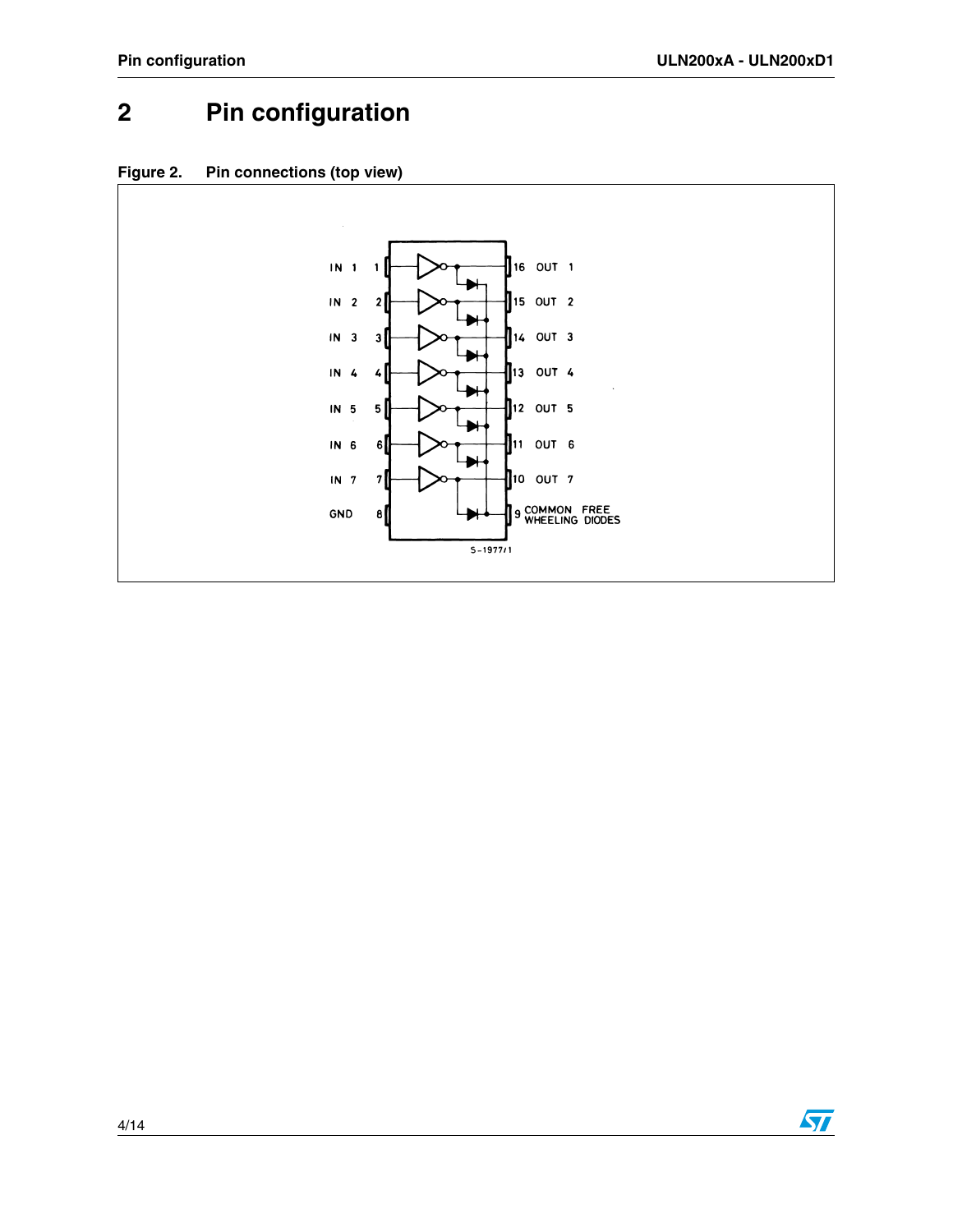## <span id="page-4-0"></span>**3 Maximum ratings**

| Table 2. | Absolute maximum ratings |  |
|----------|--------------------------|--|
|----------|--------------------------|--|

| <b>Symbol</b>               | <b>Parameter</b>                                   | Value        | Unit |
|-----------------------------|----------------------------------------------------|--------------|------|
| $V_{\rm O}$                 | Output voltage                                     | 50           |      |
| $V_1$                       | Input voltage (for ULN2002A/D - 2003A/D - 2004A/D) | 30           |      |
| Ιc                          | Continuous collector current                       | 500          | mA   |
| ΙB                          | Continuous base current                            | 25           | mΑ   |
| $T_A$                       | Operating ambient temperature range                | $-20$ to 85  | °C   |
| $\mathsf{T}_{\textsf{STG}}$ | Storage temperature range                          | $-55$ to 150 | °C   |
| T,                          | Junction temperature                               | 150          | °C   |

#### **Table 3. Thermal data**

| <b>Symbol</b>                | Parameter                                 | <b>DIP-16</b> | <b>SO-16</b> | Unit           |
|------------------------------|-------------------------------------------|---------------|--------------|----------------|
| $\mathsf{H}_{\mathsf{thJA}}$ | Thermal resistance junction-ambient, Max. | 70            | 120          | $^{\circ}$ C/W |

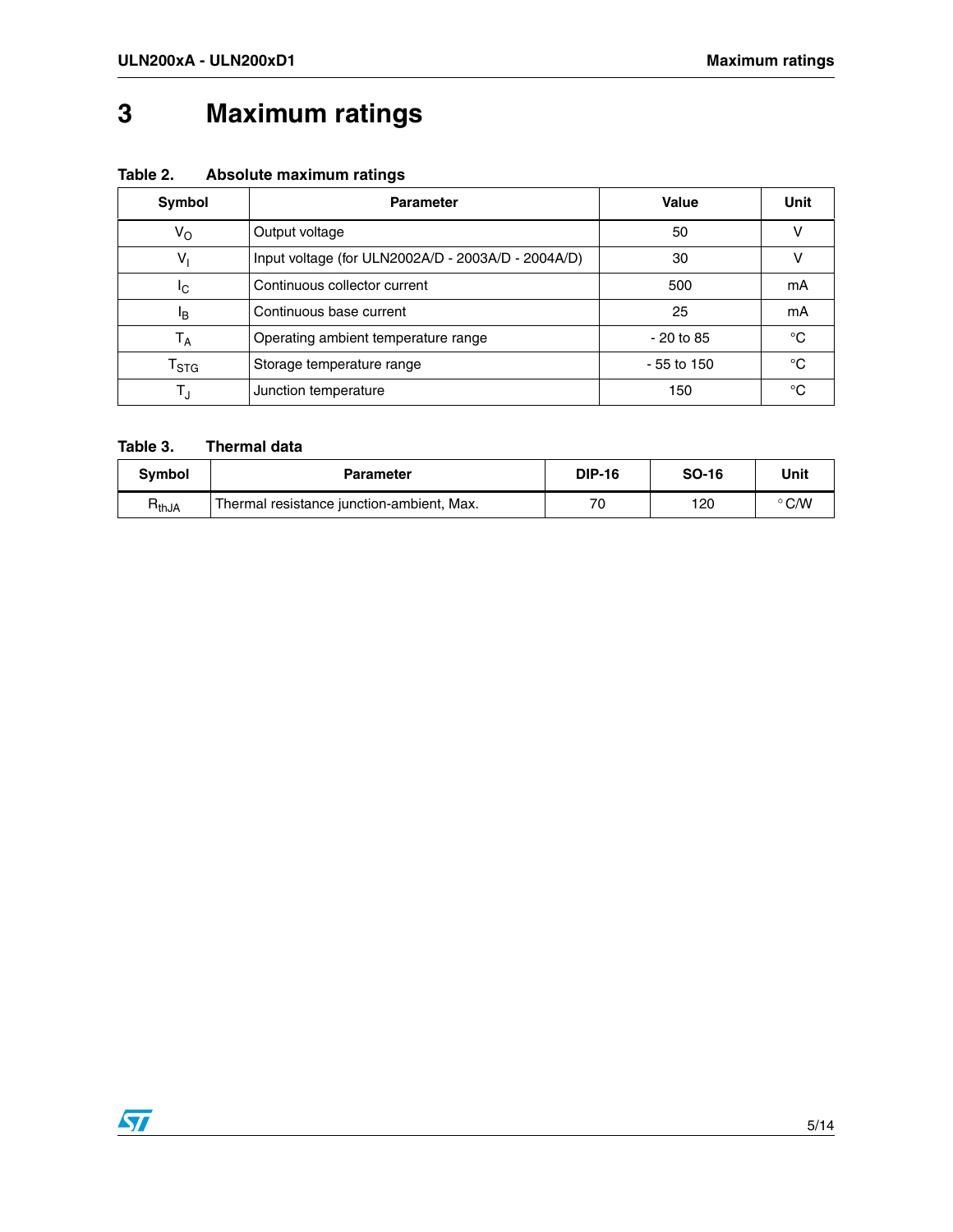## <span id="page-5-0"></span>**4 Electrical characteristics**

#### **Table 4. Electrical characteristics**

| $(T_A = 25^{\circ}$ C unless otherwise specified). |  |
|----------------------------------------------------|--|
|                                                    |  |

| Symbol           | <b>Parameter</b>                                    | <b>Test condition</b>                                                                                                                                                                                                                             | Min. | Typ. | Max.                                      | Unit |
|------------------|-----------------------------------------------------|---------------------------------------------------------------------------------------------------------------------------------------------------------------------------------------------------------------------------------------------------|------|------|-------------------------------------------|------|
|                  |                                                     | $V_{CE} = 50 V, (Figure 3.)$                                                                                                                                                                                                                      |      |      | 50                                        |      |
|                  |                                                     | $T_A$ = 70°C, V <sub>CE</sub> = 50 V ( <i>Figure 3.</i> )                                                                                                                                                                                         |      |      | 100                                       |      |
| $I_{CEX}$        | Output leakage current                              | $T_A$ = 70°C for ULN2002, V <sub>CF</sub> = 50 V,<br>$V_1 = 6 V (Figure 4.)$                                                                                                                                                                      |      |      | 500                                       | μA   |
|                  |                                                     | $T_A = 70^{\circ}$ C for ULN2002, V <sub>CE</sub> = 50 V,<br>$V_1 = 1V$ (Figure 4.)                                                                                                                                                               |      |      | 500                                       |      |
|                  |                                                     | $I_C = 100$ mA, $I_B = 250$ µA                                                                                                                                                                                                                    |      | 0.9  | 1.1                                       |      |
| $V_{CE(SAT)}$    | Collector-emitter saturation<br>voltage (Figure 5.) | $I_C$ = 200 mA, $I_B$ = 350 µA                                                                                                                                                                                                                    |      | 1.1  | 1.3                                       | v    |
|                  |                                                     | $I_C = 350$ mA, $I_B = 500$ µA                                                                                                                                                                                                                    |      | 1.3  | 1.6                                       |      |
|                  |                                                     | for ULN2002, $V_1 = 17 V$                                                                                                                                                                                                                         |      | 0.82 | 1.25                                      |      |
|                  |                                                     | for ULN2003, $V_1 = 3.85$ V                                                                                                                                                                                                                       |      | 0.93 | 1.35                                      |      |
| $I_{I(ON)}$      | Input current (Figure 6.)                           | for ULN2004, $V_1 = 5 V$                                                                                                                                                                                                                          |      | 0.35 | 0.5                                       | mA   |
|                  |                                                     | $V_1 = 12 V$                                                                                                                                                                                                                                      |      | 1    | 1.45                                      |      |
| $I_{I(OFF)}$     | Input current (Figure 7.)                           | $T_A = 70^{\circ}C$ , $I_C = 500 \mu A$                                                                                                                                                                                                           | 50   | 65   |                                           | μA   |
| $V_{I(ON)}$      | Input voltage (Figure 8.)                           | $V_{CE}$ = 2 V, for ULN2002<br>$I_C = 300 \text{ mA}$<br>for ULN2003<br>$I_C = 200 \text{ mA}$<br>$I_C = 250$ mA<br>$I_C = 300 \text{ mA}$<br>for ULN2004<br>$I_C = 125 \text{ mA}$<br>$I_C = 200 \text{ mA}$<br>$I_C = 275$ mA<br>$I_C = 350$ mA |      |      | 13<br>2.4<br>2.7<br>3<br>5<br>6<br>7<br>8 | v    |
| $h_{FE}$         | DC Forward current gain<br>(Figure 5.)              | for ULN2001, $V_{CF} = 2 V$ ,<br>$I_C = 350$ mA                                                                                                                                                                                                   | 1000 |      |                                           |      |
| C <sub>1</sub>   | Input capacitance                                   |                                                                                                                                                                                                                                                   |      | 15   | 25                                        | рF   |
| t <sub>PLH</sub> | Turn-on delay time                                  | 0.5 $V_1$ to 0.5 $V_{O}$                                                                                                                                                                                                                          |      | 0.25 | 1                                         | μs   |
| t <sub>PHL</sub> | Turn-off delay time                                 | 0.5 $V_1$ to 0.5 $V_{\odot}$                                                                                                                                                                                                                      |      | 0.25 | 1                                         | μs   |
| <sup>I</sup> R   | Clamp diode leakage current<br>(Figure 9.)          | $V_{\rm B} = 50 V$<br>$T_A = 70^{\circ}C$ , $V_B = 50 V$                                                                                                                                                                                          |      |      | 50<br>100                                 | μA   |
| $V_F$            | Clamp diode forward voltage<br>(Figure 10.)         | $I_F = 350$ mA                                                                                                                                                                                                                                    |      | 1.7  | 2                                         | V    |

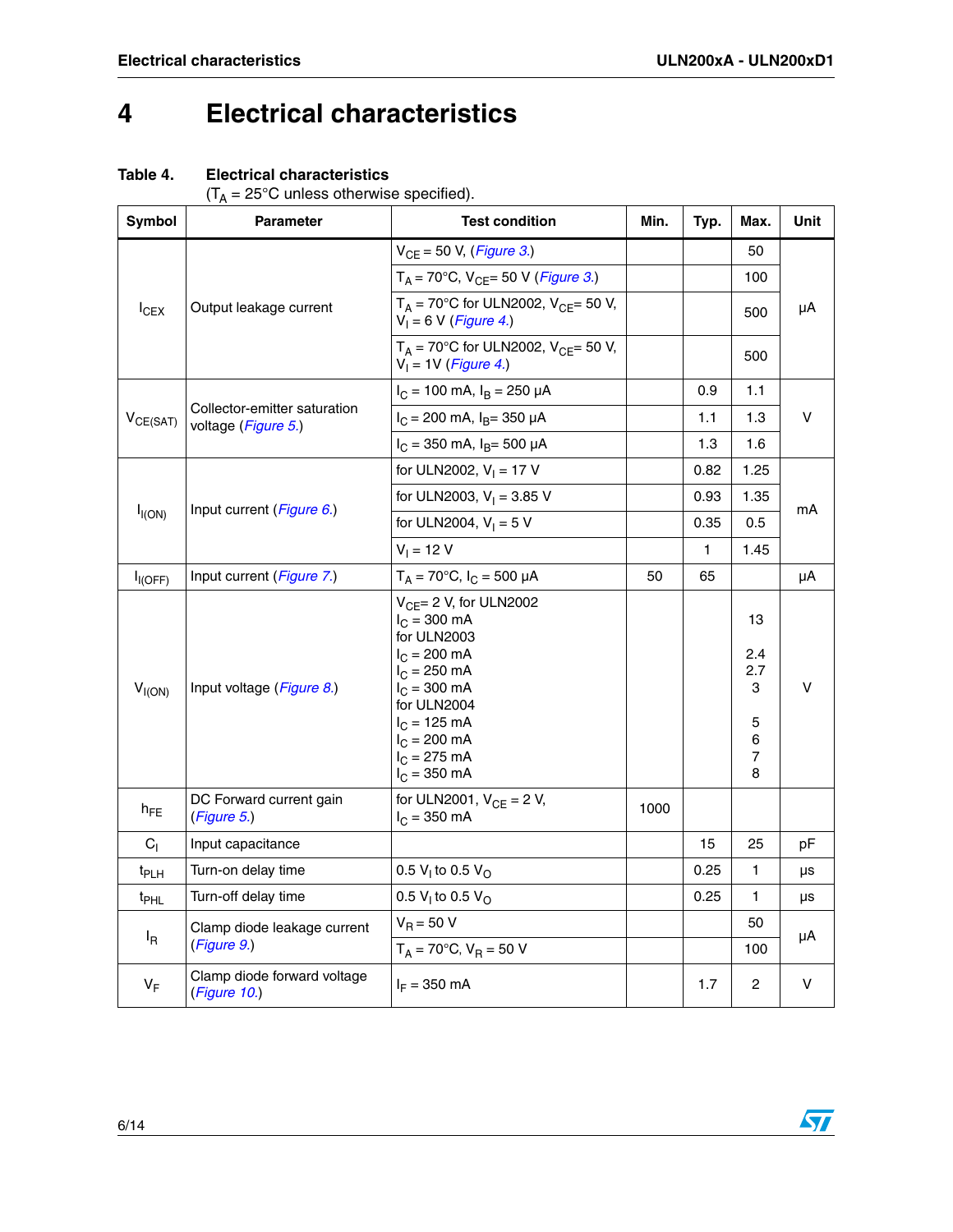## <span id="page-6-0"></span>**5 Test circuits**

<span id="page-6-1"></span>





<span id="page-6-2"></span>



 $\sqrt{2}$ 

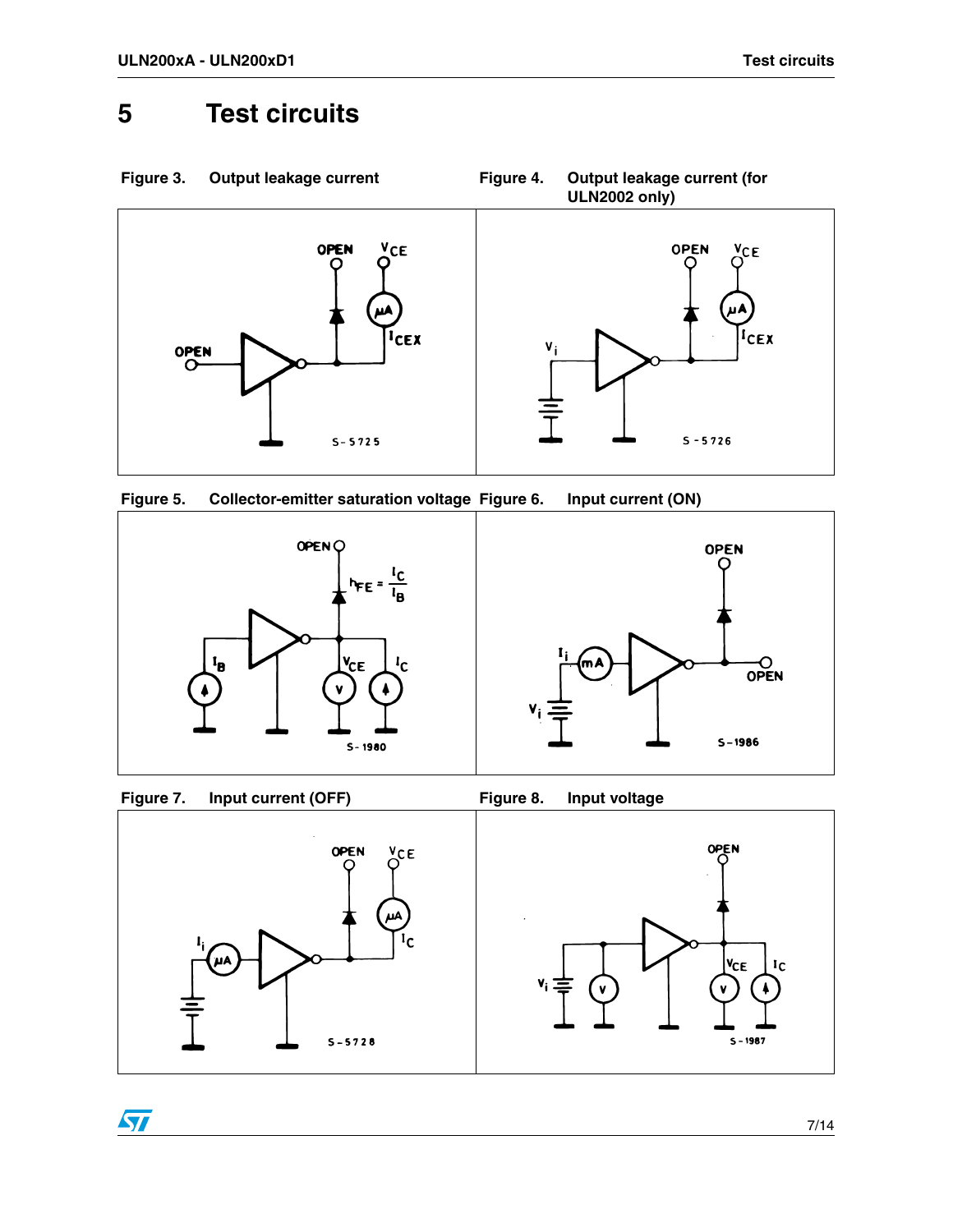57

<span id="page-7-0"></span>

<span id="page-7-1"></span>







**voltage**





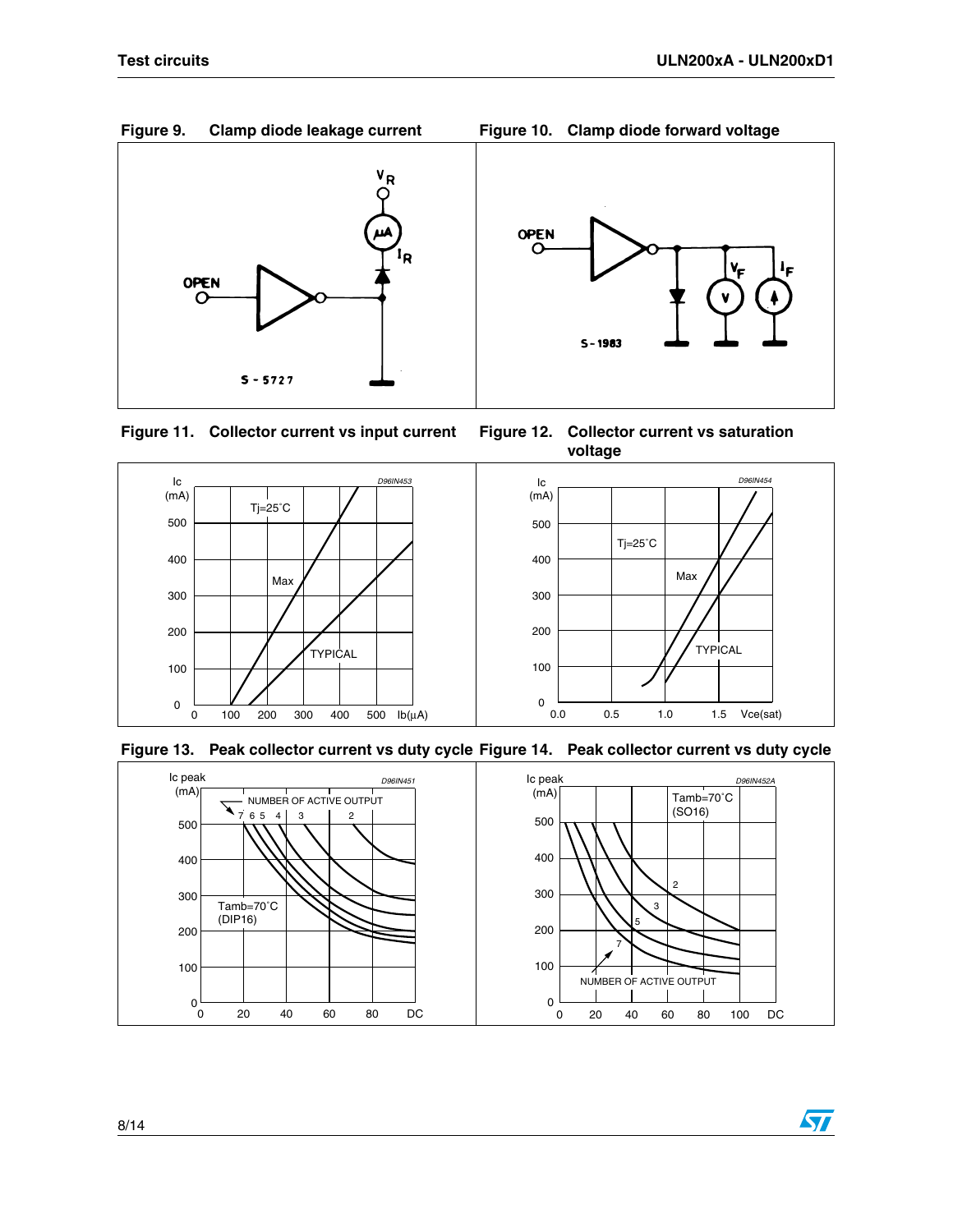## <span id="page-8-0"></span>**6 Package mechanical data**

In order to meet environmental requirements, ST offers these devices in  $ECOPACK^{\circledast}$ packages. These packages have a Lead-free second level interconnect. The category of second Level Interconnect is marked on the package and on the inner box label, in compliance with JEDEC Standard JESD97. The maximum ratings related to soldering conditions are also marked on the inner box label. ECOPACK is an ST trademark. ECOPACK specifications are available at: www.st.com.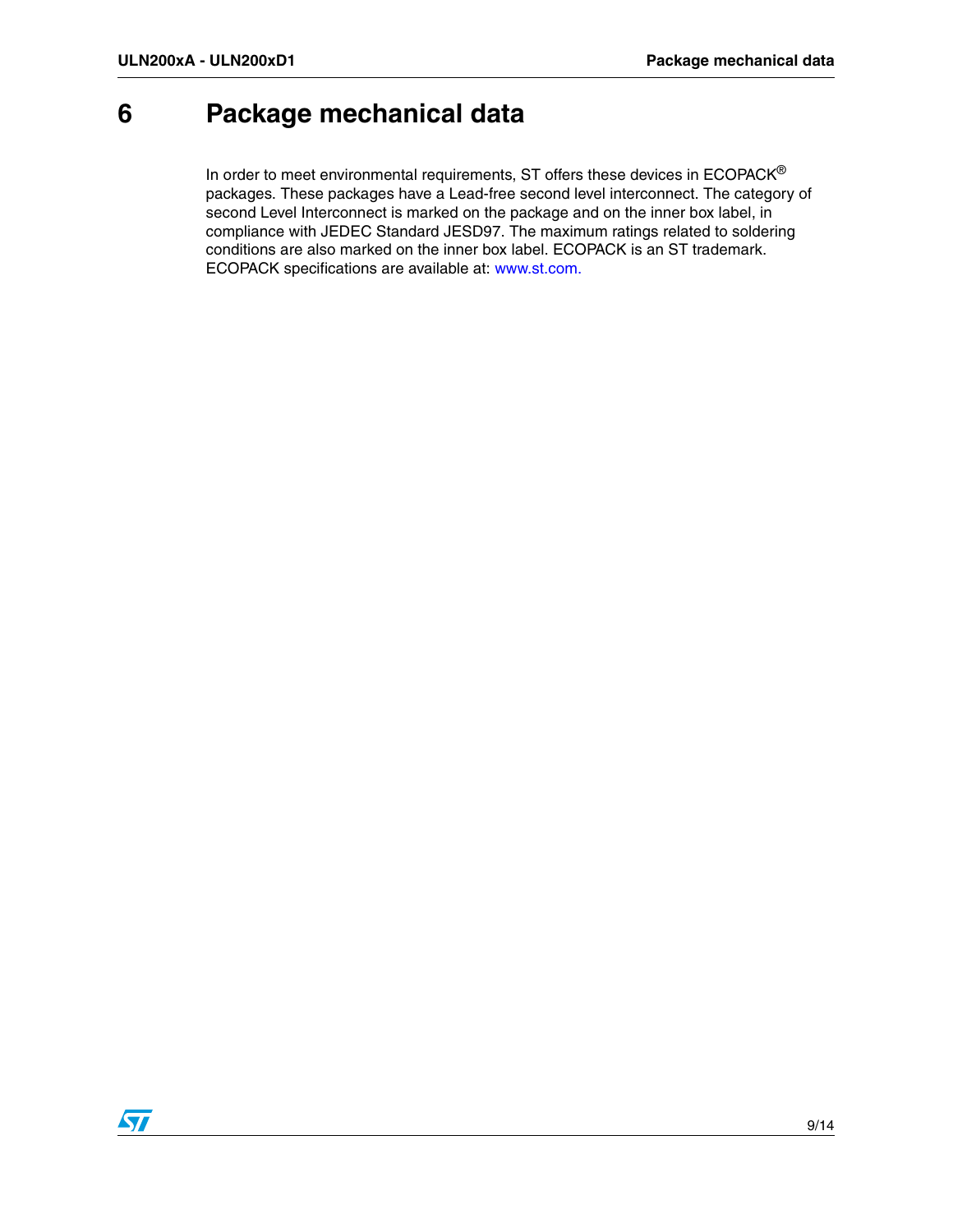|              |      | mm.     |        |       | inch. |       |
|--------------|------|---------|--------|-------|-------|-------|
| Dim.         | Min. | Typ.    | Max.   | Min.  | Typ.  | Max.  |
| a1           | 0.51 |         |        | 0.020 |       |       |
| $\sf B$      | 0.77 |         | 1.65   | 0.030 |       | 0.065 |
| $\sf b$      |      | $0.5\,$ |        |       | 0.020 |       |
| b1           |      | 0.25    |        |       | 0.010 |       |
| D            |      |         | $20\,$ |       |       | 0.787 |
| $\mathsf E$  |      | 8.5     |        |       | 0.335 |       |
| $\mathbf e$  |      | 2.54    |        |       | 0.100 |       |
| e3           |      | 17.78   |        |       | 0.700 |       |
| $\mathsf F$  |      |         | 7.1    |       |       | 0.280 |
| $\mathsf{I}$ |      |         | 5.1    |       |       | 0.201 |
| L            |      | 3.3     |        |       | 0.130 |       |
| $\mathsf Z$  |      |         | 1.27   |       |       | 0.050 |





10/14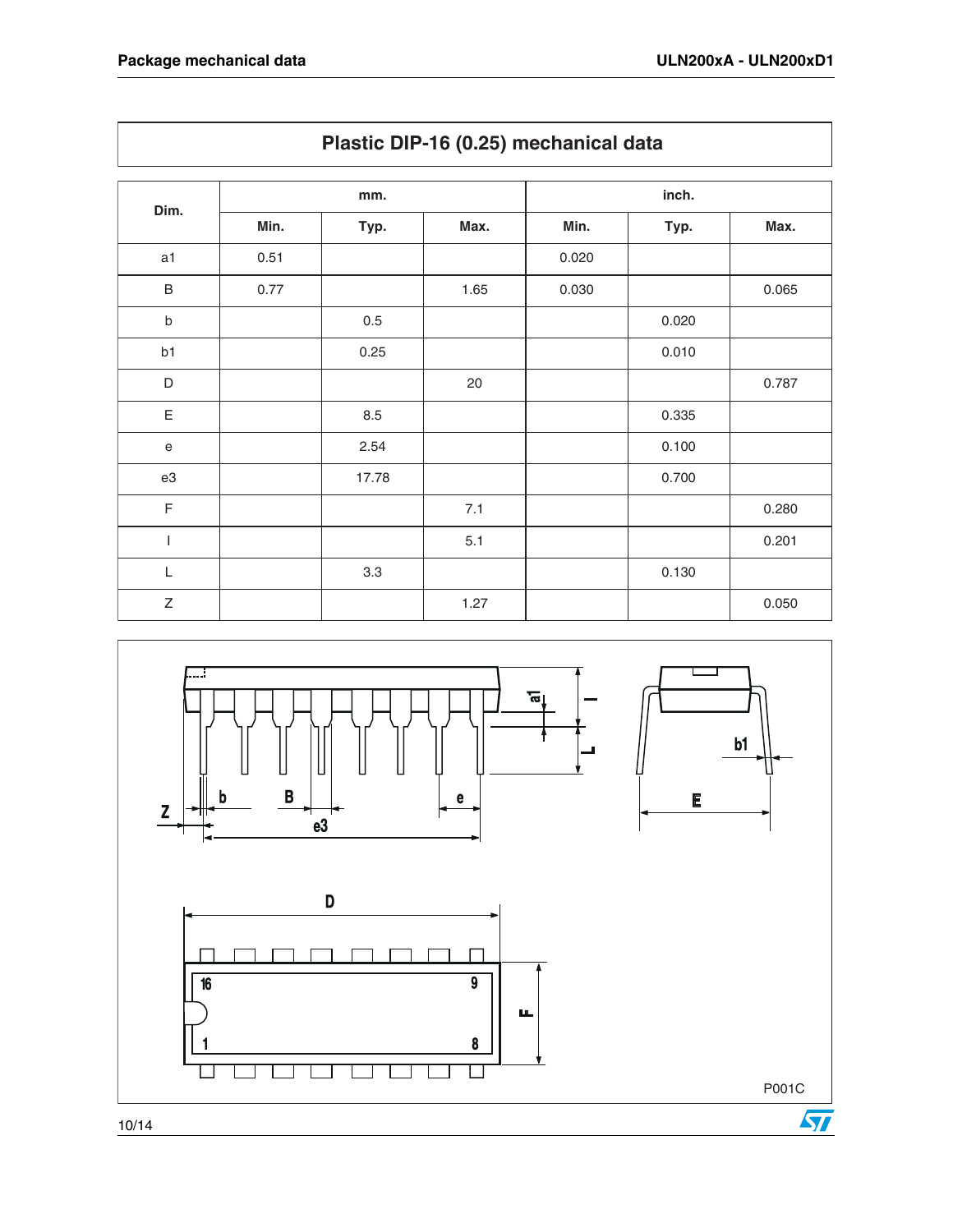|               | mm.<br>Dim. |      |              | inch.            |       |       |
|---------------|-------------|------|--------------|------------------|-------|-------|
|               | Min.        | Typ. | Max.         | Min.             | Typ.  | Max.  |
| $\mathsf{A}$  |             |      | 1.75         |                  |       | 0.069 |
| a1            | 0.1         |      | 0.25         | 0.004            |       | 0.009 |
| a2            |             |      | 1.6          |                  |       | 0.063 |
| $\sf b$       | 0.35        |      | 0.46         | 0.014            |       | 0.018 |
| b1            | 0.19        |      | 0.25         | 0.007            |       | 0.010 |
| $\mathsf C$   |             | 0.5  |              |                  | 0.020 |       |
| c1            |             |      | $45^{\circ}$ | (typ.)           |       |       |
| D(1)          | 9.8         |      | $10$         | 0.386            |       | 0.394 |
| $\mathsf E$   | 5.8         |      | $6.2\,$      | 0.228            |       | 0.244 |
| ${\bf e}$     |             | 1.27 |              |                  | 0.050 |       |
| e3            |             | 8.89 |              |                  | 0.350 |       |
| F(1)          | 3.8         |      | 4.0          | 0.150            |       | 0.157 |
| ${\bf G}$     | 4.60        |      | 5.30         | 0.181            |       | 0.208 |
| L             | 0.4         |      | 1.27         | 0.150            |       | 0.050 |
|               |             |      |              |                  |       |       |
| M             |             |      | 0.62         |                  |       | 0.024 |
| ${\mathsf S}$ |             |      |              | $8^\circ$ (max.) |       |       |

**Table 5. SO-16 Narrow mechanical data**

### **Figure 15. Package dimensions**

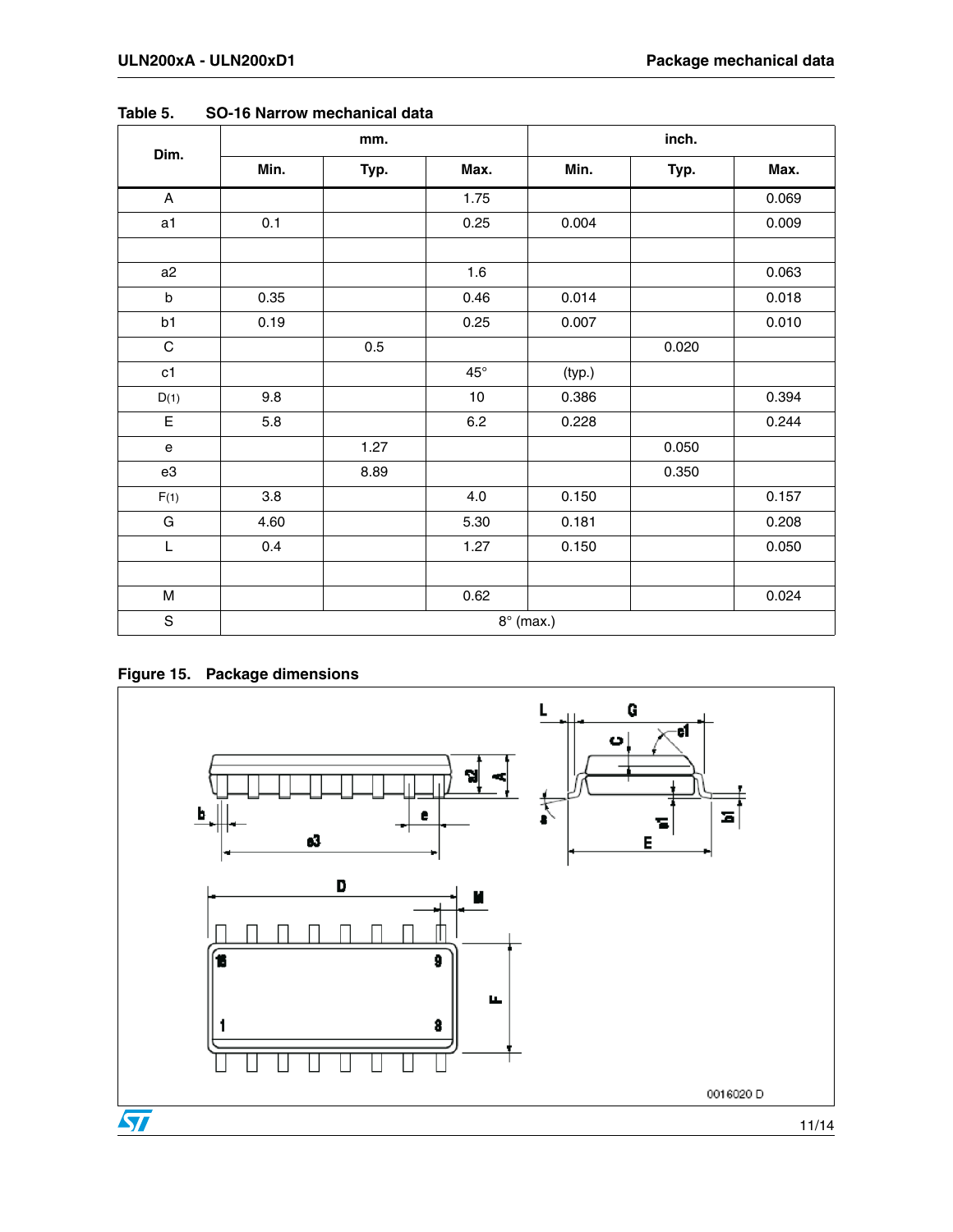## <span id="page-11-0"></span>**7 Order code**

| <b>Part numbers</b> | Package              |
|---------------------|----------------------|
| <b>ULN2001A</b>     | DIP-16               |
| <b>ULN2002A</b>     | <b>DIP-16</b>        |
| <b>ULN2003A</b>     | <b>DIP-16</b>        |
| <b>ULN2004A</b>     | <b>DIP-16</b>        |
| ULN2001D1013TR      | SO-16 in Tape & Reel |
| ULN2002D1013TR      | SO-16 in Tape & Reel |
| ULN2003D1013TR      | SO-16 in Tape & Reel |
| ULN2004D1013TR      | SO-16 in Tape & Reel |

 $\sqrt{2}$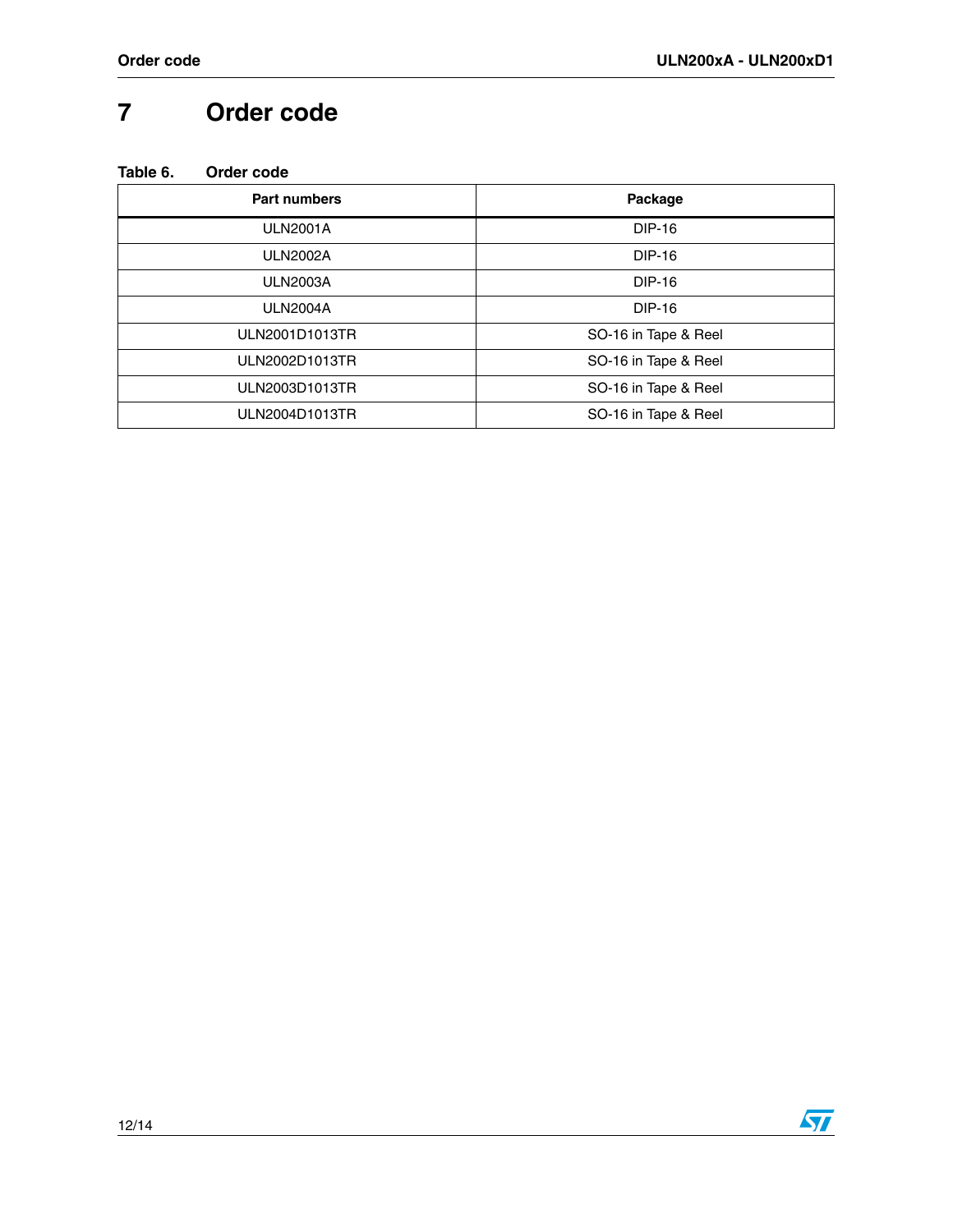## <span id="page-12-0"></span>**8 Revision history**

**Table 7. Revision history**

| <b>Date</b> | <b>Revision</b> | <b>Changes</b>                               |
|-------------|-----------------|----------------------------------------------|
| 05-Dec-2006 | 5               | Order code updated and document reformatted. |
| 28-Aug-2007 | 6               | Added Table 1. in cover page.                |